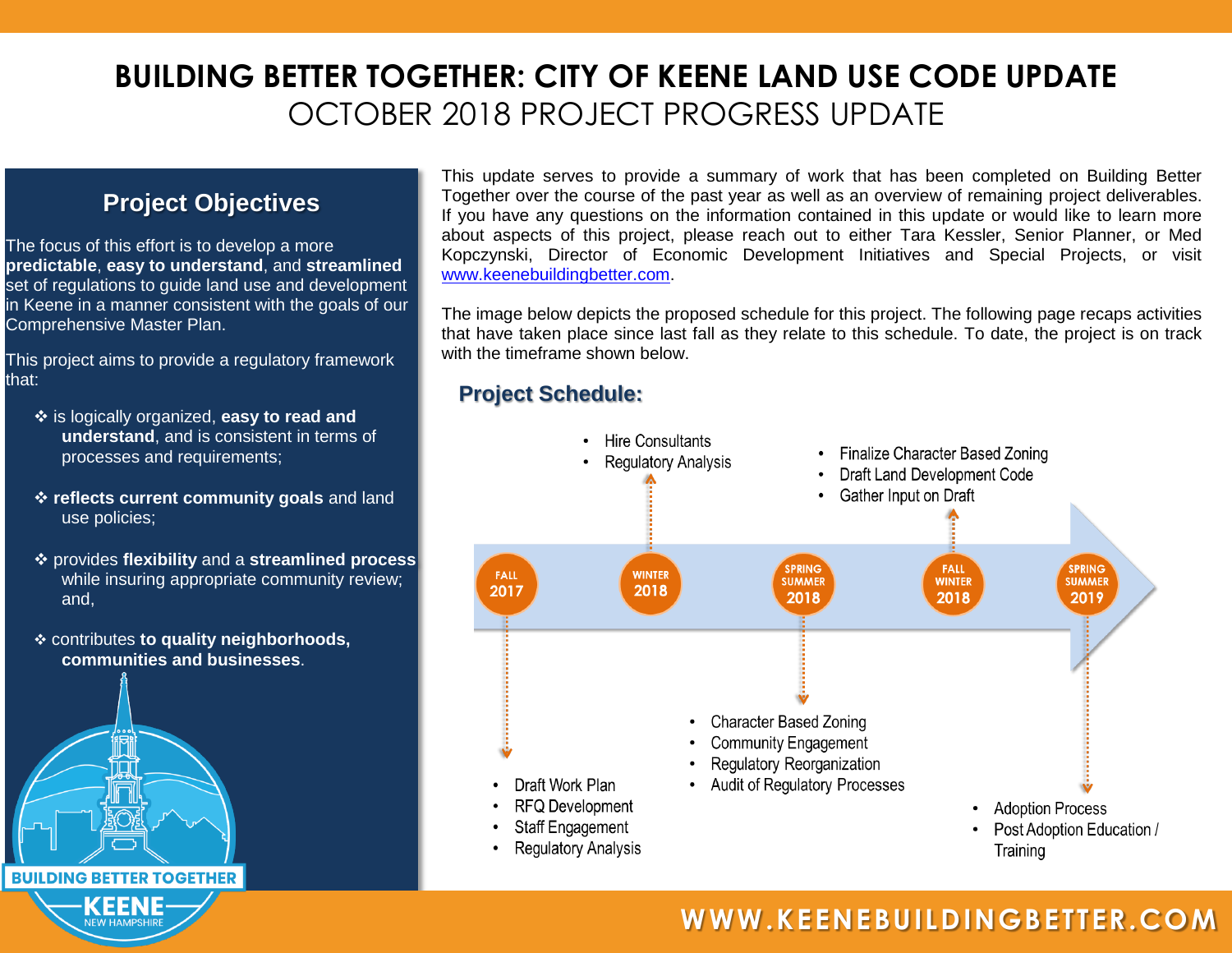| Activities highlighted in green are those that have been completed.                   | Completed                          |
|---------------------------------------------------------------------------------------|------------------------------------|
| Activities highlighted in orange are those that have begun but are not yet completed. | <b>Not</b><br><b>Yet Completed</b> |
| Activities highlighted in light blue are those that are ongoing.                      | Ongoing                            |

| <b>TASK</b>        | <b>BUILDING BETTER TOGETHER PROGRESS UPDATE</b>                                                                                                                    |  |  |
|--------------------|--------------------------------------------------------------------------------------------------------------------------------------------------------------------|--|--|
| <b>PROJECT</b>     | A work plan for this project was developed in October of 2017 and is available at:                                                                                 |  |  |
| <b>WORK PLAN</b>   | https://docs.wixstatic.com/ugd/dde330_975ab0137efb490096fe2f4f01c51ff7.pdf                                                                                         |  |  |
| <b>RFQ</b>         | In early 2018, a scope of work and RFQ was developed for a communications and marketing consultant to assist with the<br>$\bullet$                                 |  |  |
| <b>DEVELOPMENT</b> | development of project messaging and a communication strategy. A separate scope and RFQ was developed for a Planning                                               |  |  |
|                    | Consultant to assist with the creation of a Form Based Zoning (aka Character Based Zoning) District in Downtown Keene.                                             |  |  |
| <b>STAFF</b>       | City staff managing this project held meetings with Department Heads to review the goals and scope of the project and to<br>$\bullet$                              |  |  |
| <b>ENGAGMENT</b>   | discuss known issues/challenges with the existing regulations.                                                                                                     |  |  |
|                    | As a follow up to these introductory meetings, the project managers held work sessions with Department Heads and staff<br>$\bullet$                                |  |  |
|                    | from relevant City departments to review each chapter of City Code. The results of these meetings have supported the                                               |  |  |
|                    | regulatory review and analysis component of this project.                                                                                                          |  |  |
|                    | The project managers continue to meet with relevant City staff and Department heads on an on-going basis as part of the<br>$\bullet$                               |  |  |
|                    | regulatory review and analysis and in the drafting of sections of the Land Development Code.                                                                       |  |  |
| <b>REGULATORY</b>  | In the early spring of 2018, staff conducted a preliminary review of the City Code of Ordinances, which encompasses 24<br>$\bullet$                                |  |  |
| <b>ANALYSIS</b>    | chapters, and the City's other land use regulations, in conjunction with relevant City staff. From this review, staff identified                                   |  |  |
|                    | sections from approximately 15 separate Code chapters that may be incorporated into the Land Development Code.                                                     |  |  |
|                    | Staff have identified the topics and sections of the current City's land use regulations that are known to be of concern.                                          |  |  |
|                    | Recognizing these areas may warrant more time and consideration than some of the other sections of the regulations; staff                                          |  |  |
|                    | developed a schedule for which it would present on these topics before the Joint Committee of the Planning Board and                                               |  |  |
|                    | Planning, Licenses and Development Committee. The purpose of these presentations has been to review the challenges with                                            |  |  |
|                    | the existing regulations, identify proposed changes and recommendations for improvement, and gather basic comment and                                              |  |  |
|                    | agreement from the Committee on the direction proposed by staff for updating / redrafting these regulatory sections.                                               |  |  |
|                    | The topics reviewed to date include:<br>Topics to be reviewed include:                                                                                             |  |  |
|                    | <b>Greater than half of the Zoning Districts</b><br><b>Sign Regulations</b>                                                                                        |  |  |
|                    | <b>Lighting Standards</b><br><b>Housing/Building Codes</b>                                                                                                         |  |  |
|                    | <b>Subdivision Regulations</b><br><b>Street Standards/Driveways</b><br>$\qquad \qquad -$                                                                           |  |  |
|                    | <b>Definitions</b><br><b>Landscaping Standards</b><br>$\qquad \qquad -$<br><b>Parking Standards</b><br>Architecture /Visual Appearance<br>$\overline{\phantom{m}}$ |  |  |
|                    | <b>Telecommunications</b><br>Downtown / Form Based Zoning                                                                                                          |  |  |
|                    | <b>Historic Preservation</b><br><b>Stormwater Standards</b><br>$\qquad \qquad -$                                                                                   |  |  |
|                    | <b>Floodplain Standards</b><br>$\qquad \qquad -$                                                                                                                   |  |  |
|                    | <b>Surface Water Protection</b><br>$\overline{\phantom{m}}$                                                                                                        |  |  |
|                    | <b>Public Art</b>                                                                                                                                                  |  |  |
|                    | <b>Economic Development</b><br>$\overline{\phantom{m}}$                                                                                                            |  |  |
|                    | <b>Agriculture</b>                                                                                                                                                 |  |  |
|                    | <b>Energy and Climate</b>                                                                                                                                          |  |  |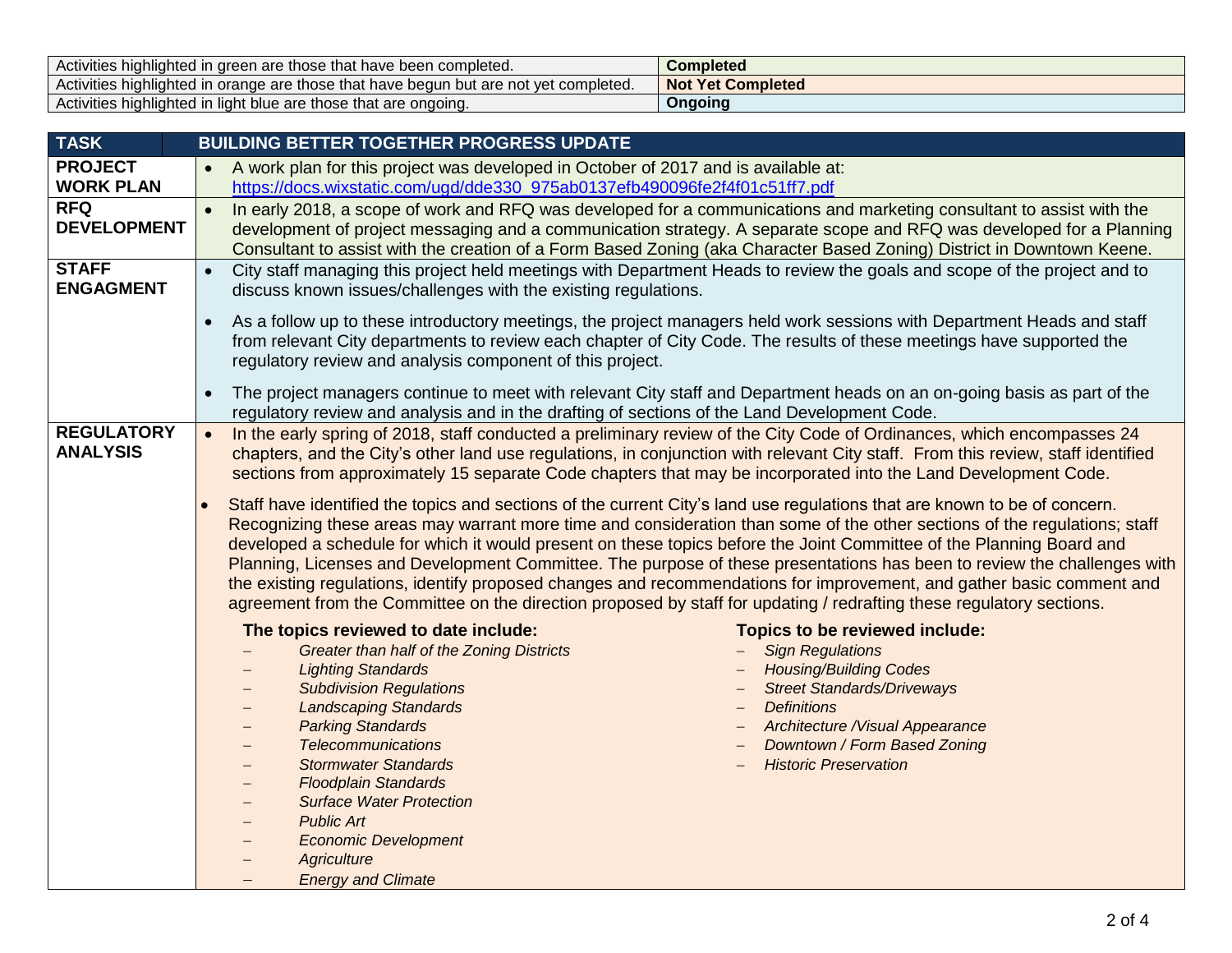| <b>HIRE</b>        | In the Spring of 2018, after separate competitive selection processes, the City contracted with the following consultants to assist                                                                                                                                                                                                                                                                                                                                                                                                                                                                                                                                                                                         |
|--------------------|-----------------------------------------------------------------------------------------------------------------------------------------------------------------------------------------------------------------------------------------------------------------------------------------------------------------------------------------------------------------------------------------------------------------------------------------------------------------------------------------------------------------------------------------------------------------------------------------------------------------------------------------------------------------------------------------------------------------------------|
| <b>CONSULTANTS</b> | with elements of the project.                                                                                                                                                                                                                                                                                                                                                                                                                                                                                                                                                                                                                                                                                               |
|                    | Matter Communications was hired to assist with the development of project messaging, communication training, and a<br>communication strategy. The deliverables from this contract included core project messaging and branding, development of<br>a FAQ sheet, communication training for City Staff and elected officials. Matter completed their contract with the City in July<br>of 2018.                                                                                                                                                                                                                                                                                                                               |
|                    | Camiros Ltd was hired to assist with review of the Unified Development Ordinance / Land Development Code structure, and<br>to develop a Character-Based Zoning District (aka Form-Based Zoning) for Downtown Keene, with a focus on the Central<br>Business District. Camiros has conducted two visits to Keene since the start of their contract to perform site analysis and<br>collect information from staff and stakeholders on the Downtown. The firm has provided guidance to staff on a content<br>outline for the Land Development Code, developed a logo for the project, and will be returning to Keene in November to<br>present on the proposed concept for a Character Based Zoning District in the Downtown. |
| <b>COMMUNITY</b>   | The community outreach and engagement for this project has been extensive and focused. A summary of outreach conducted                                                                                                                                                                                                                                                                                                                                                                                                                                                                                                                                                                                                      |
| <b>ENGAGEMENT</b>  | to date is listed below.<br>Project Website and Marketing Materials – Staff have developed a website for the project (www.keenebuildingbetter.com)<br>and outreach materials in the form project flyers, postcards/comment cards, posters, and FAQ sheets.                                                                                                                                                                                                                                                                                                                                                                                                                                                                  |
|                    | <b>Presentations to community groups / organizations</b> – Staff have presented on the project to local organizations such as<br>the Rotarians, Lions Club, Kiwanis, etc.                                                                                                                                                                                                                                                                                                                                                                                                                                                                                                                                                   |
|                    | Local Media - Staff has met with the editorial staff of the Keene Sentinel as well as conducted a radio interview with Dan<br>Mitchell at WKBK. Staff has shared information on the project and upcoming community events via press releases with all<br>local and regional newspapers, posts on local and regional event calendars, advertisements on Cheshire TV, and via the<br>City's and local groups' Facebook pages. Staff will continue to utilize these media channels throughout the project.                                                                                                                                                                                                                     |
|                    | Community Forums - In the summer of 2018, staff hosted four meetings (each in a separate area of the City) to kick-off the<br>project and have conversations with residents and other interested parties about the project's scope and to learn more about<br>their concerns and hopes for the update. Staff will host a second series of meetings in neighborhoods in the late fall or early<br>winter to share proposed changes to the regulations and to follow up on any items that were addressed in the initial<br>meetings.                                                                                                                                                                                          |
|                    | Development Community Roundtable - Starting in July of 2018, staff have held a monthly roundtable discussion for<br>members of the development community including land use attorneys, contractors, land use consultants, surveyors, etc. to<br>share info / gain input and insight on proposed changes. These meetings will continue on a monthly basis, as needed.                                                                                                                                                                                                                                                                                                                                                        |
|                    | <b>Downtown Storefront – In July and August of 2018, staff utilized vacant storefront space on Main Street to hold downtown</b><br>$\bullet$<br>office hours two days a week to share information about the project and answer questions from citizens.                                                                                                                                                                                                                                                                                                                                                                                                                                                                     |
|                    | Council Presentations and Community Forums - Staff will provide major updates on the project to the City Council on a<br>periodic basis. A presentation on the proposed approach for Character-Based Zoning (aka Form-Based Zoning) will be<br>conducted at the November 8, 2018 Council meeting.                                                                                                                                                                                                                                                                                                                                                                                                                           |
|                    | Individuals and Small Groups - Staff has met with numerous individuals and small groups (over 50 to date) to discuss the<br>$\bullet$<br>project in person, learn about their experiences working with the City's codes, and gather their thoughts on improvements to<br>the codes.                                                                                                                                                                                                                                                                                                                                                                                                                                         |
|                    | Topic Oriented Focus Groups - For certain subject matters staff will be convening topic specific focus groups.                                                                                                                                                                                                                                                                                                                                                                                                                                                                                                                                                                                                              |